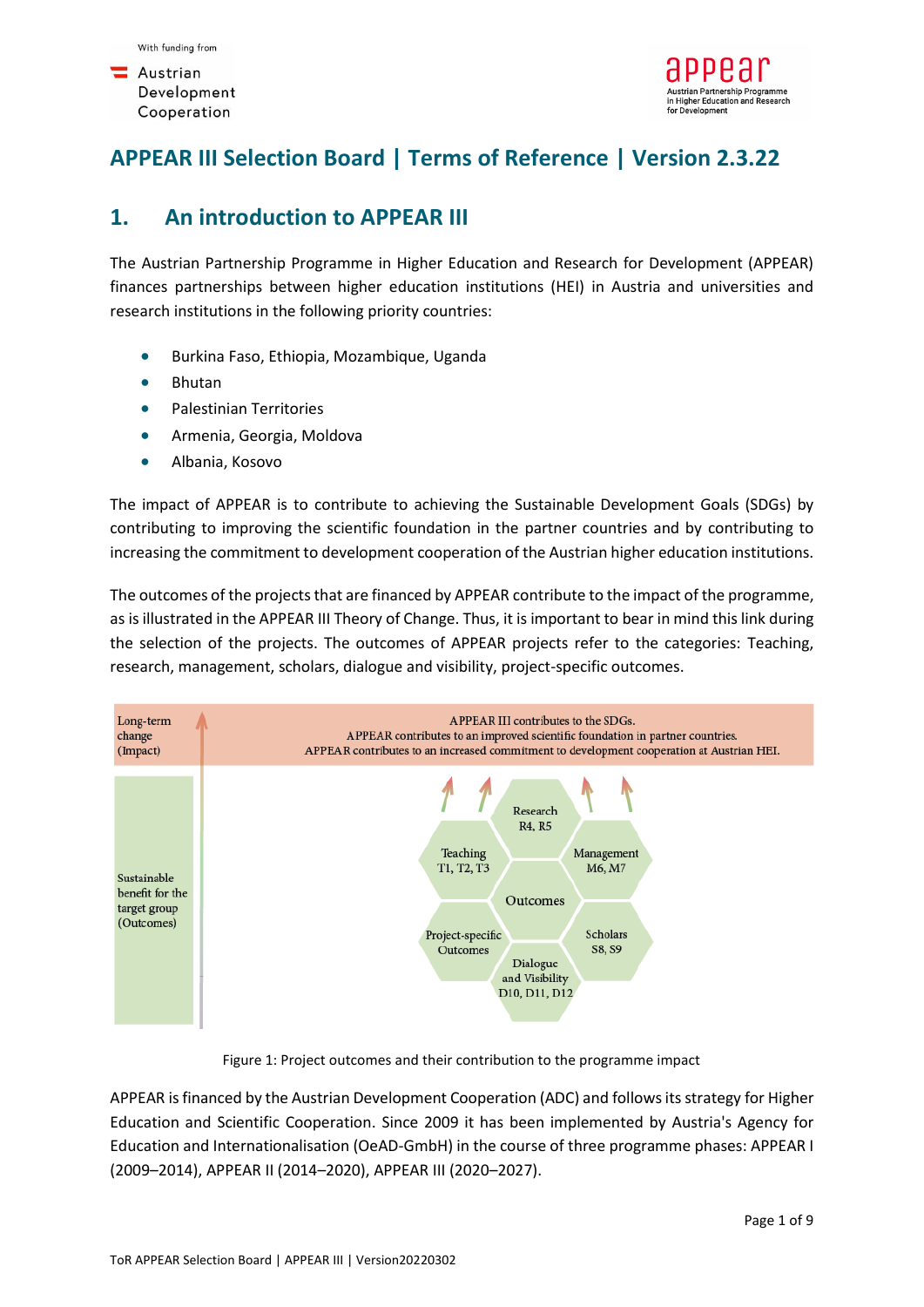$\blacksquare$  Austrian Development Cooperation

# **2. APPEAR III projects**

APPEAR projects must consist of at least **one HEI in Austria** and **one university or research institution in a priority country**. Only institutions out of these two groups can submit a project. The institution that submits the project proposal is also the one who will be responsible for the overall coordination of the project, which also entails the overall responsibility for reporting.

Non-academic institutions from priority countries are eligible to participate as additional partners. Furthermore, the consortium can be expanded to include associate partner institutions. They are located outside Austria and the 11 priority countries, but in a country listed in the OECD DAC list of ODA recipients. The associate partner institution must be located on the same continent as (one of) the main partner(s) of the core consortium.

APPEAR III offers the following instruments:

#### **Preparatory Funding (PF)**

- Up to 4 months, up to 15,000 euros
- New institutional partners jointly develop a project proposal for an Academic Partnership.

#### **Academic Partnership (AP)**

- Up to 4 years, 50,000–90,000 euros per year with two partners, 50,000–130,000 euros per year with more than two partners
- Collaborations are conducted that strengthen teaching, research and management of the institutions in the partner countries and enhance visibility of development research in Austria.

#### **Advanced Academic Partnership (AAP)**

- Up to 3 years, 50,000–90,000 euros per year with two partners, 50,000–130,000 euros per year with more than two partners
- Based on completed Academic Partnership projects, these collaborations build on the results of the previous partnership and define new results that further strengthen the project outcomes.

#### **Extended Impact Partnership (EIP)**

- Up to 2 years (Extended Impact **Institutional** Partnership / EIIP) / 3 years (Extended Impact **External** Partnership / EIEP), 50,000–90,000 euros per year with two partners, 50,000– 130,000 euros per year with more than two partners
- These collaborations are based on completed Academic Partnership or Advanced Academic Partnership projects. Their aim is to enhance the impact of the projects by cooperating with new stakeholders and by ensuring research uptake and adoption of developed results. Their relevance is defined by further and more in-depth institutional capacity development (EIIP),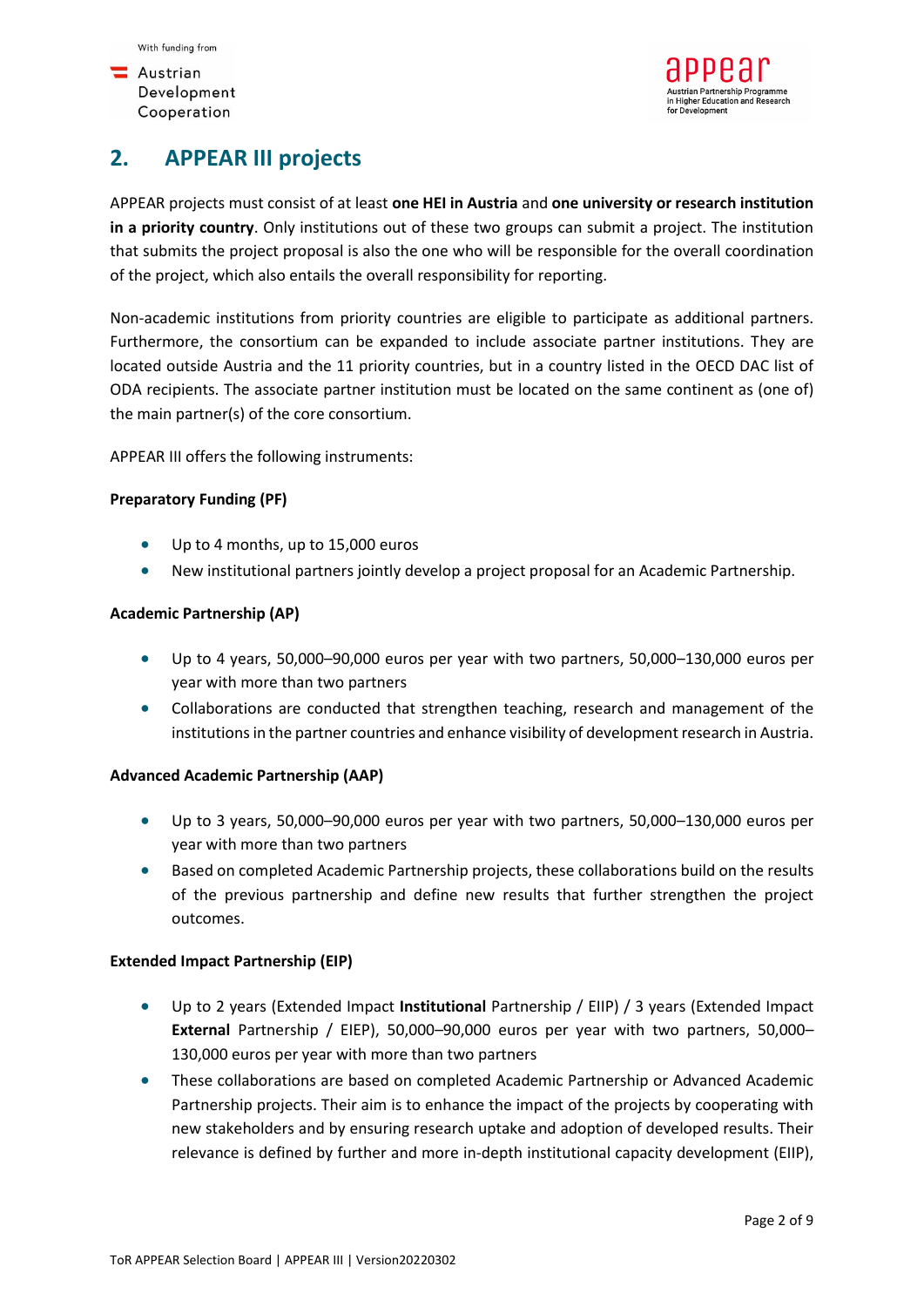



or by enhanced impact on the defined social groups benefitting from the adoption of the project results in view of poverty reduction and the SDGs (EIEP).

All projects have to adhere to the **7 APPEAR III principles**:

Guiding principles: 1) participatory 2) culturally open-minded 3) practical and empirical 4) gender sensitive 5) bottom-up and demand-driven 6) leave no one behind 7) open access and open data

Figure 2: APPEAR III Guiding principles

Furthermore, the following **added values** will be considered in the judgement by the Selection Board:

- Alignment with the priorities of the ADC country strategies, use of synergies with ongoing ADC-funded projects (this is a prerequisite for projects with partners in Albania and Kosovo)
- Inclusion of persons with disabilities in alignment with the APPEAR diversity strategy
- Strengthening of regional networks and South-South cooperation
- Advancement of young and particularly female researchers
- Practically oriented activities that enhance the application of results, research-into-use and research uptake
- Project responsibility by an institution in the partner country

The overall funding amount available for projects within APPEAR III (2020-2027) is 10.5 million euros for projects (AP, AAP, EIP) and 825,000 euros for preparatory funding. It is anticipated that around 30 projects (AP, AAP, EIP) and 55 preparatory funding phases will be financed.

More information on the specific instruments, the APPEAR III principles and the added values can be found in the guidelines of the respective calls [\(https://appear.at/application/\)](https://appear.at/application/).

### **3. APPEAR III scholarships**

Two different scholarships are awarded:

#### **Individual scholarships**

- For PhD studies in Austria
- Up to 4 years, 1,100 euros per month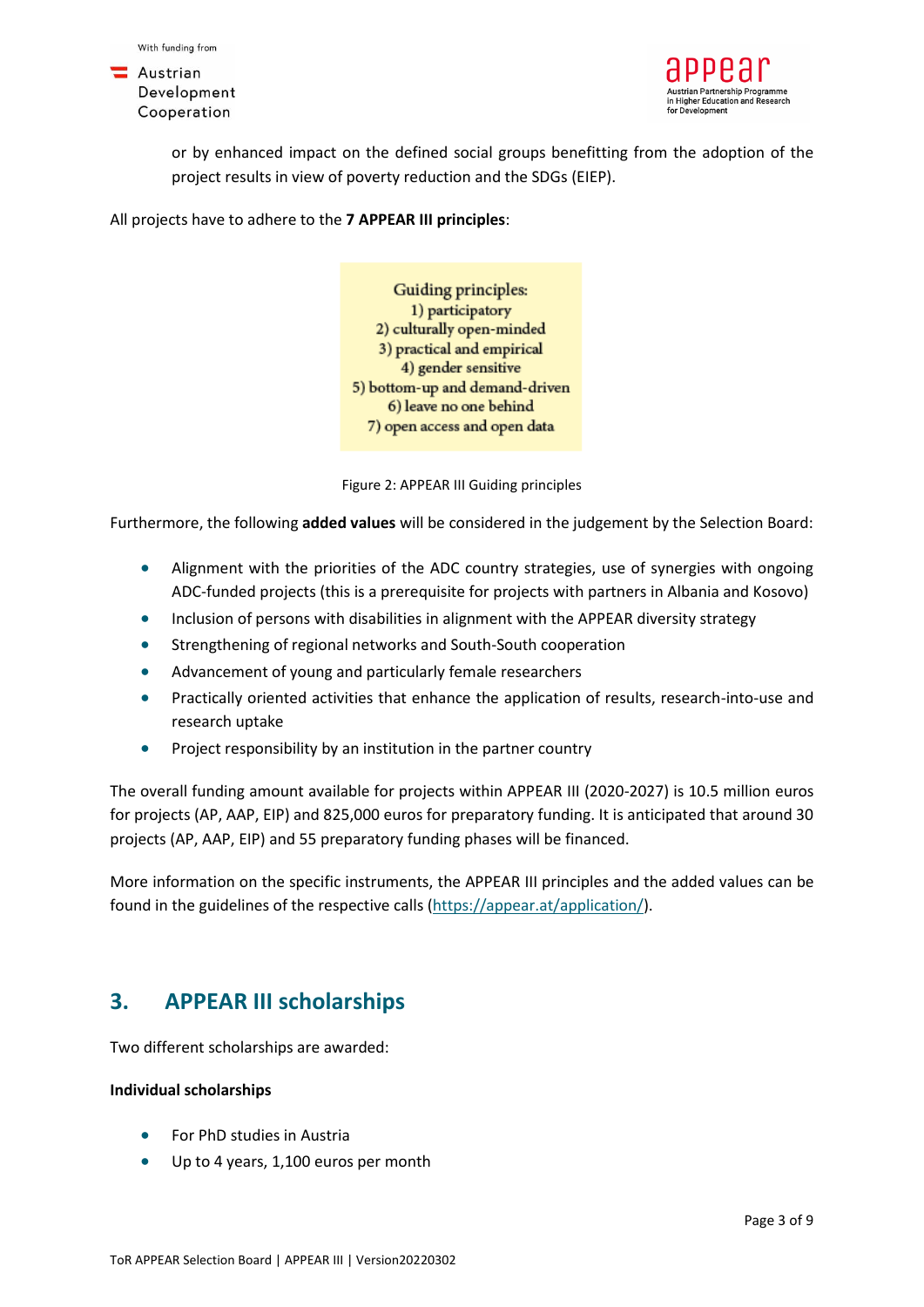



#### **Embedded scholarships**

- For PhD or master's studies in Austria, embedded in an APPEAR project (see above)
- PhD: up to 4 years, 1,100 euros per month
- Master's: up to 2 years, 1,000 euros per month

The overall funding amount available for scholarships within APPEAR III (2020-2027) is about 3.3 million euros. Of this amount, a maximum of 30% is allocated to Individual scholarships, while 70% is assigned to Embedded scholarships. It is expected that around 16 Individual scholars will be financed.

### **4. Members of the Selection Board**

The seven members of the Selection Board will be chosen based on mutual consent between ADA and the APPEAR Office. The Selection Board will consist of the following members:

- Representative of the Austrian Development Agency, chair of the Selection Board
- Representative of the Austrian Development Agency
- Social scientist with expertise in development research and experience in one or several of the partner countries
- Natural scientist with expertise in development research and experience in one or several of the partner countries
- Representative of an Austrian or European funding or development agency with expertise in the implementation of programmes similar to APPEAR
- Representative of an Austrian or European funding or development agency with expertise in the implementation of programmes similar to APPEAR
- Representative of an Austrian or European funding or development agency with expertise in the implementation of programmes similar to APPEAR

Members of the APPEAR Office will participate in the Selection Board meeting but will have no voting rights.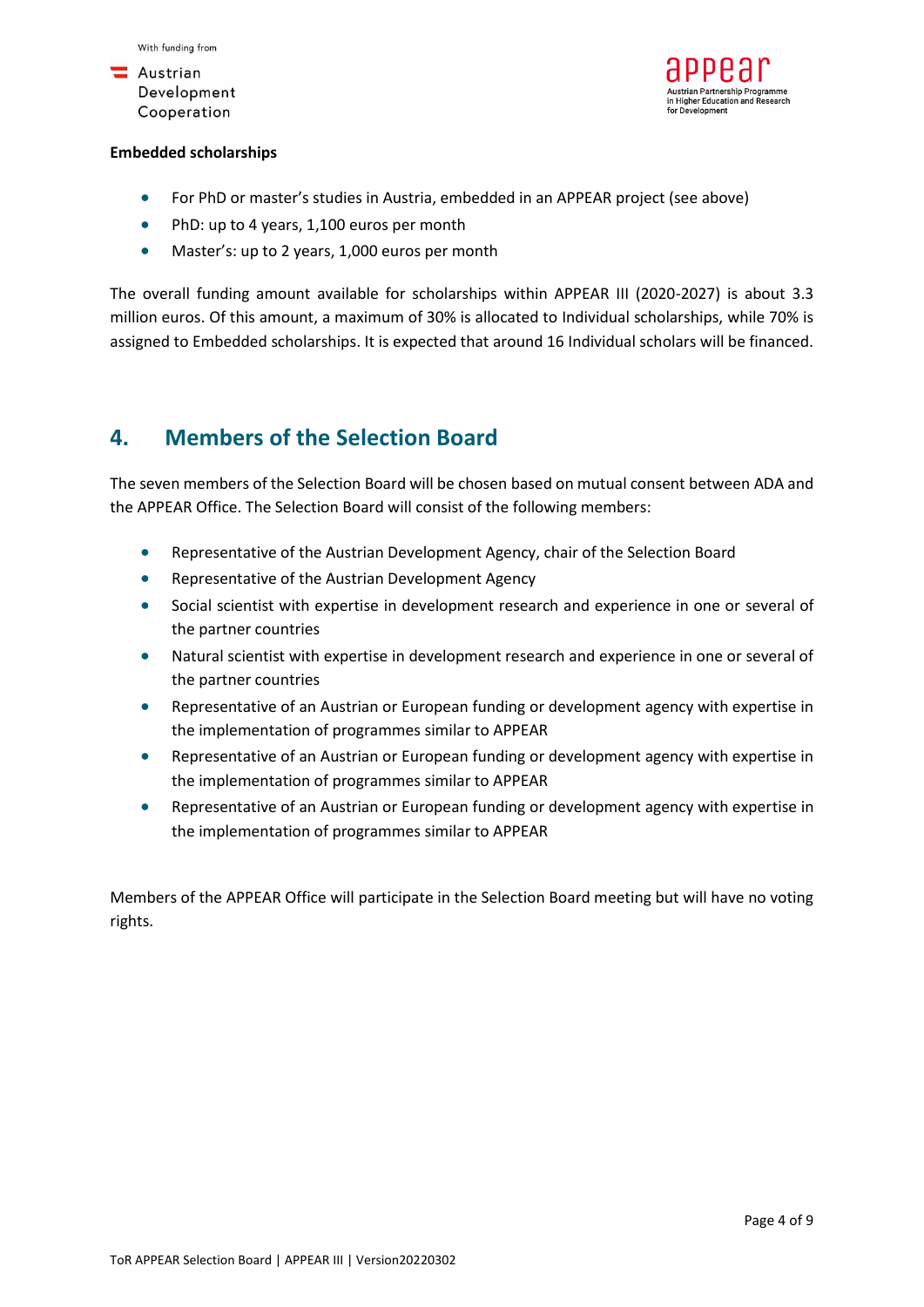$\blacksquare$  Austrian Development Cooperation



## **5. Mode of working and selection process**

## 5.1. General information

The dates of the Selection Board meetings will be set by the APPEAR Office in consultation with ADA. Indicatively, meetings of the Selection Board will take place in November of each year in which there will be a call for proposals (i.e. 2021 – 2024). The members of the Selection Board will be informed about the date of the Selection Board meeting at least three months prior to the meeting. There will be one Selection Board meeting for each APPEAR Call for Proposals, during which all the projects and scholarships of the respective call will be selected. The Selection Board meetings will either take place in Vienna or will be conducted via telecommunication tools. The members of the Selection Board will not be paid. Travel costs (economy class) and accommodation expenses for meetings held in Vienna will be reimbursed.

The **Selection Board documents** necessary for the meeting will be sent out at least three weeks prior to the meeting. Prior to receiving the documents, all members of the Selection Board are required to sign the data protection declaration of OeAD. The documents contain:

- List of eligible AP, AAP, EIP proposals, sorted by average total score of external reviews
- Overview, abstracts and reviews of AP, AAP, EIP proposals
- List of eligible PF proposals
- Overview and excerpts of PF proposals
- Excel-List of eligible PF proposals for scores of the Selection Board members
- Ranking list of eligible scholarship applications
- Excerpts of scholarship applications as well as rating by APPEAR Office and assessment of scientific supervisors

An introductory webinar will be offered to the members of the Selection Board prior to the Selection Board meeting, in order to establish a common understanding of the APPEAR III Theory of Change and the call guidelines.

ADA will chair the Selection Board meetings. In case the chair is unable to attend the meeting, she/he will nominate a substitute from among the Selection Board. The Selection Board is quorate if at least four members are present. Decisions are taken by simple majority. In case of a tie vote, the vote of the chair will be decisive. Proxy voting is not possible. Circular resolutions via email are possible in exceptional cases.

Resolution minutes will be written by the APPEAR Office. An electronic version of the minutes will be sent to all members of the Selection Board within three weeks after the meeting.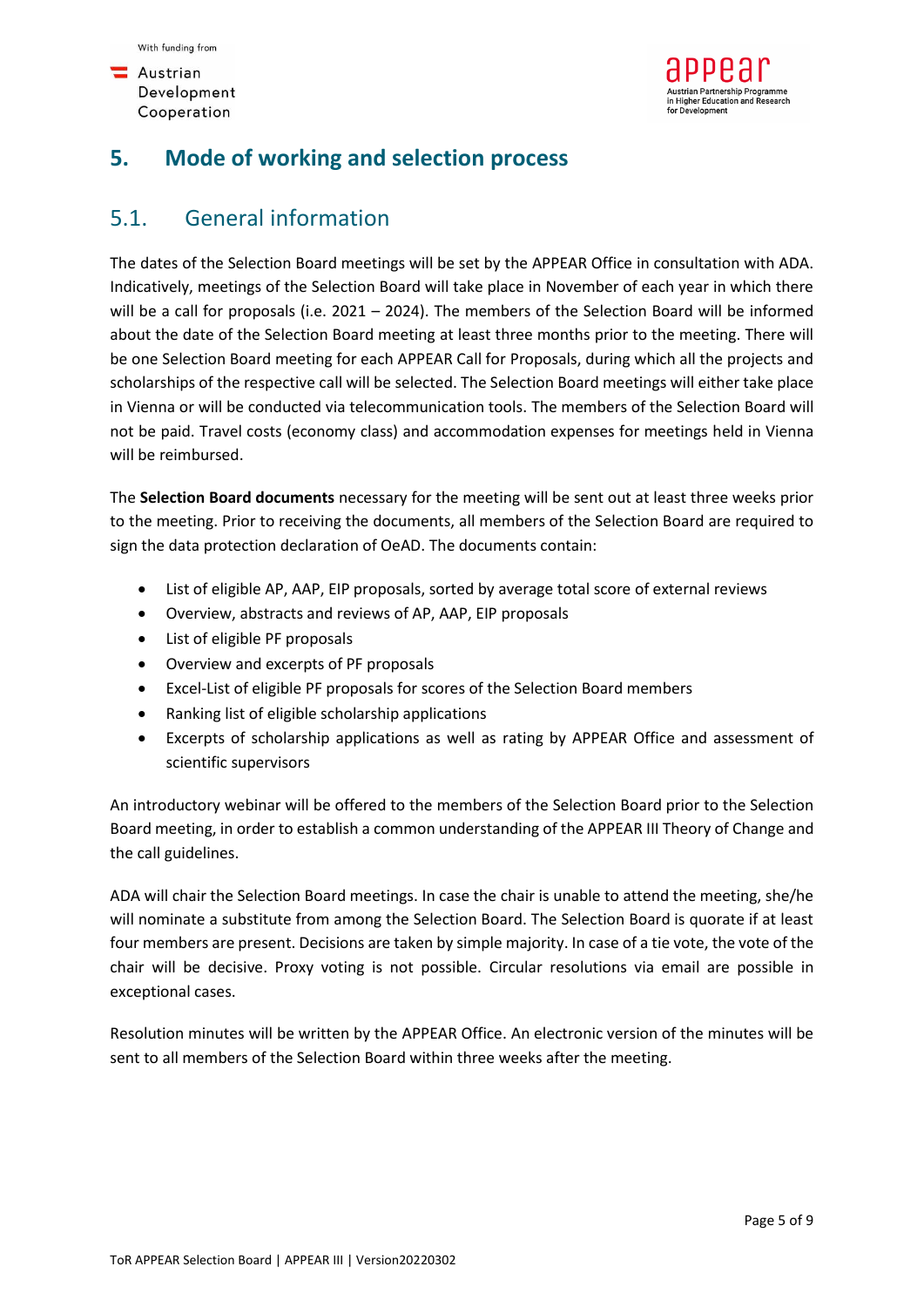$\blacksquare$  Austrian Development Cooperation



# 5.2. Selection of Academic Partnership, Advanced Academic Partnership, Extended Impact Partnership projects

All proposals for Academic Partnership, Advanced Academic Partnership and Extended Impact Partnership that meet the formal criteria will be reviewed by two international reviewers. The reviewers are independent experts with experience and knowledge appropriate to the tasks assigned to them and will declare not to have any conflict of interest at the time of their appointment. All reviewers remain anonymous during and after the selection process by the APPEAR Selection Board.

A review consists of two parts:

- 1. Scoring matrix: Reviewers score the following aspects of the project proposal: (1) Relevance for and contribution to development and the achievement of the SDGs, (2) Results and longterm change, (3) Project design and quality, (4) Project management and capacity of the consortium (5) Cost effectiveness. Each criterion has a maximum score of 20, which adds up to a total maximum score of 100.
- 2. Textual report

The **average total score** of both reviews on the respective project proposal will be calculated and the projects will be sorted according to their average score, starting with the highest rating. A total average score between 100 and 91 reflects a very good project, between 90 and 81 a good project, between 80 and 71 an average project, and below 70 a poor project. Applications with average total scores below 70 will be rejected without discussion in the Selection Board. If the scoring of the two reviewers differs more than fifteen points from each other, a third reviewer will be appointed. The third review will not be required in case the first two reviewers classify the application as "reject", or in case the first two reviews are both below 70 points.

In addition to the reviews, the APPEAR Office will assess project proposals with regard to their adherence to the APPEAR III guiding principles as well as with respect to added values. Moreover, the Coordination Offices of ADA in the addressed priority countries will assess the respective project proposals and provide comments.

The Selection Board's decision making – upon availability of funds for the respective call − is based on three pillars:

| <b>Scores and comments of</b>                                                                                                          | <b>Adherence to guiding principles</b>                                                                                                                                                                                                                                            | <b>Assessment of the Coordination</b>                                                                                                                                                                                           |
|----------------------------------------------------------------------------------------------------------------------------------------|-----------------------------------------------------------------------------------------------------------------------------------------------------------------------------------------------------------------------------------------------------------------------------------|---------------------------------------------------------------------------------------------------------------------------------------------------------------------------------------------------------------------------------|
| the external reviewers                                                                                                                 | and added values                                                                                                                                                                                                                                                                  | <b>Offices of the ADA</b>                                                                                                                                                                                                       |
| reviews<br>will<br>be<br>The<br>provided in the Selection<br>Board documents sent out<br>at least three weeks prior<br>to the meeting. | Overview and abstracts of the<br>$\bullet$<br>proposals will form part of the<br>Selection Board documents.<br>Adherence to the guiding<br>$\bullet$<br>principles as well as added<br>values will be presented by the<br>APPEAR Office during<br>the<br>Selection Board Meeting. | The assessment / comments of<br>$\bullet$<br>the Coordination Offices of the<br>Austrian Development Agency<br>(ADA) in the respective priority<br>countries will be presented by a<br>member of the ADA during the<br>meeting. |

Each project proposal will be discussed individually, starting with the proposal with the highest average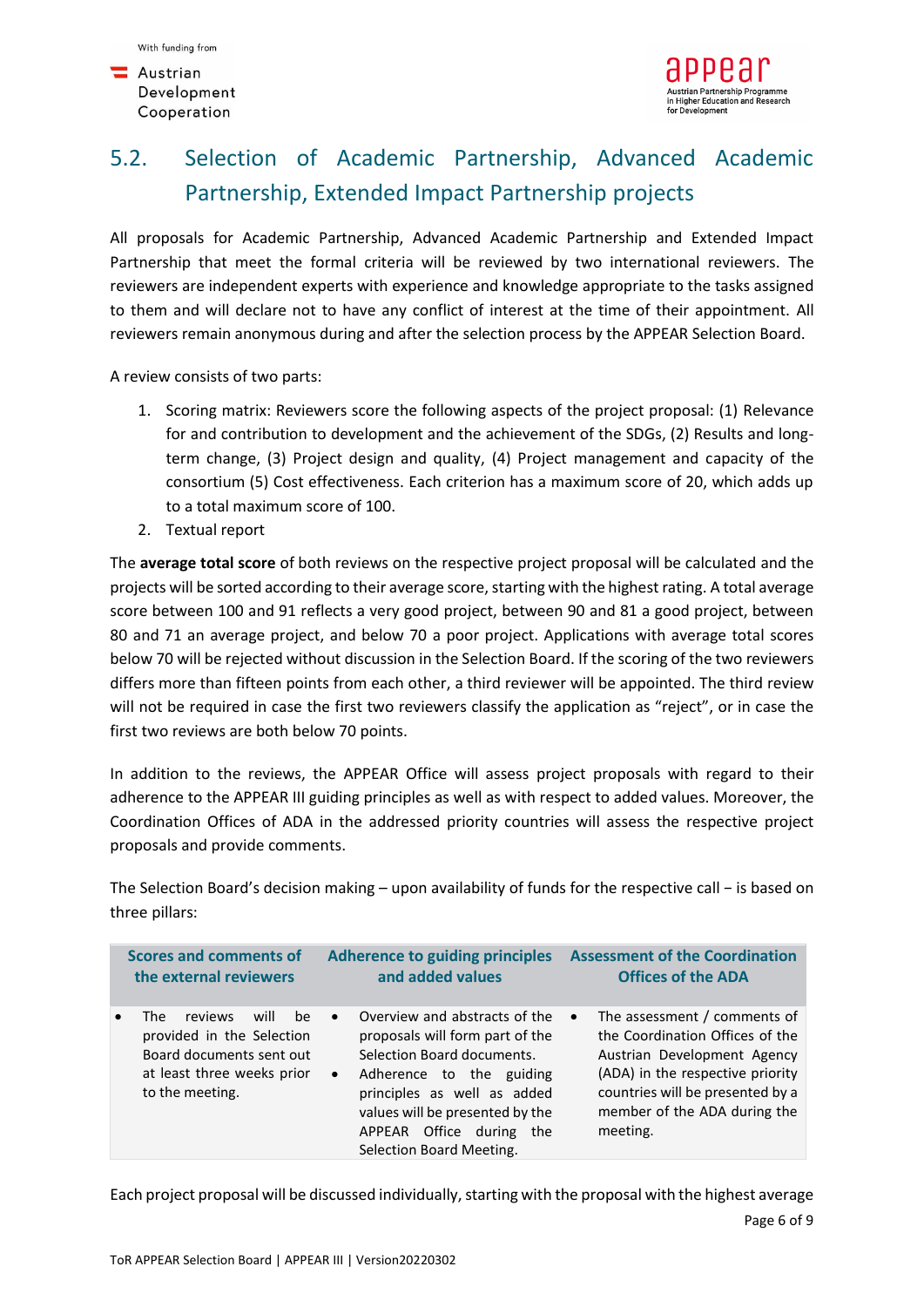



total score. The members of the Selection Board are expected to be familiar with the overview, abstract and reviews of the project proposals, which form part of the Selection Board documents. Adherence to the guiding principles as well as added values will be presented by the APPEAR Office. While adherence to the guiding principles is regarded as a prerequisite for each project proposal, the added values are considered as additional assets that "can be decisive for selection" (see Call Guidelines). The assessment of the Coordination Offices of the Austrian Development Agency (ADA) of the ADA will be presented by a member of the ADA. After discussion of each project proposal, the members of the Selection Board will vote on the respective project proposal. The Selection Board has the possibility to:

- accept a project.
- accept a project with conditions to be met prior to the contracting process.
- accept a project with conditions to be met during project implementation, to be documented in the annual and final reports.
- reject a project.

### 5.3. Selection of Preparatory Funding projects

Proposals for Preparatory Funding will not be reviewed by external reviewers. All proposals for Preparatory Funding that meet the formal criteria will be discussed in the Selection Board. The decision – upon availability of funds for the respective call – is taken along the following two pillars:

| Quality of the proposal, contribution to the                                                                                                                                                                                                                                                                                   | <b>Assessment of the Coordination Offices</b>                                                                                                                                                                          |
|--------------------------------------------------------------------------------------------------------------------------------------------------------------------------------------------------------------------------------------------------------------------------------------------------------------------------------|------------------------------------------------------------------------------------------------------------------------------------------------------------------------------------------------------------------------|
| programme objectives                                                                                                                                                                                                                                                                                                           | of the ADA                                                                                                                                                                                                             |
| correct Preparatory<br>formally<br>All<br>proposals are scored by each Selection Board<br>member prior to the meeting from 5 ('highly<br>recommended') to 1 ('not recommended').<br>Based on the average scores of all Selection Board<br>$\bullet$<br>members, a ranking list is presented at the<br>Selection Board meeting. | The assessment of the Coordination Offices of<br>Funding<br>$\bullet$<br>the Austrian Development Agency (ADA) in the<br>respective priority countries will be presented by<br>a member of the ADA during the meeting. |

The decision on Preparatory Funding will be taken by the Selection Board. Each Selection Board member will score each Preparatory Funding application from 5 ('highly recommended') to 1 ('not recommended') prior to the Selection Board meeting. Based on the average scores of all Selection Board members, a ranking list will be developed. The assessment of the Coordination Offices of the ADA will be presented by a member of the ADA during the Selection Board meeting. In the final decision, the Selection Board will take into account the objective of the programme, the quality of the applications, the recommendation of the local ADC offices and the availability of funding.

The Selection Board has the possibility to:

- accept an application.
- reject an application.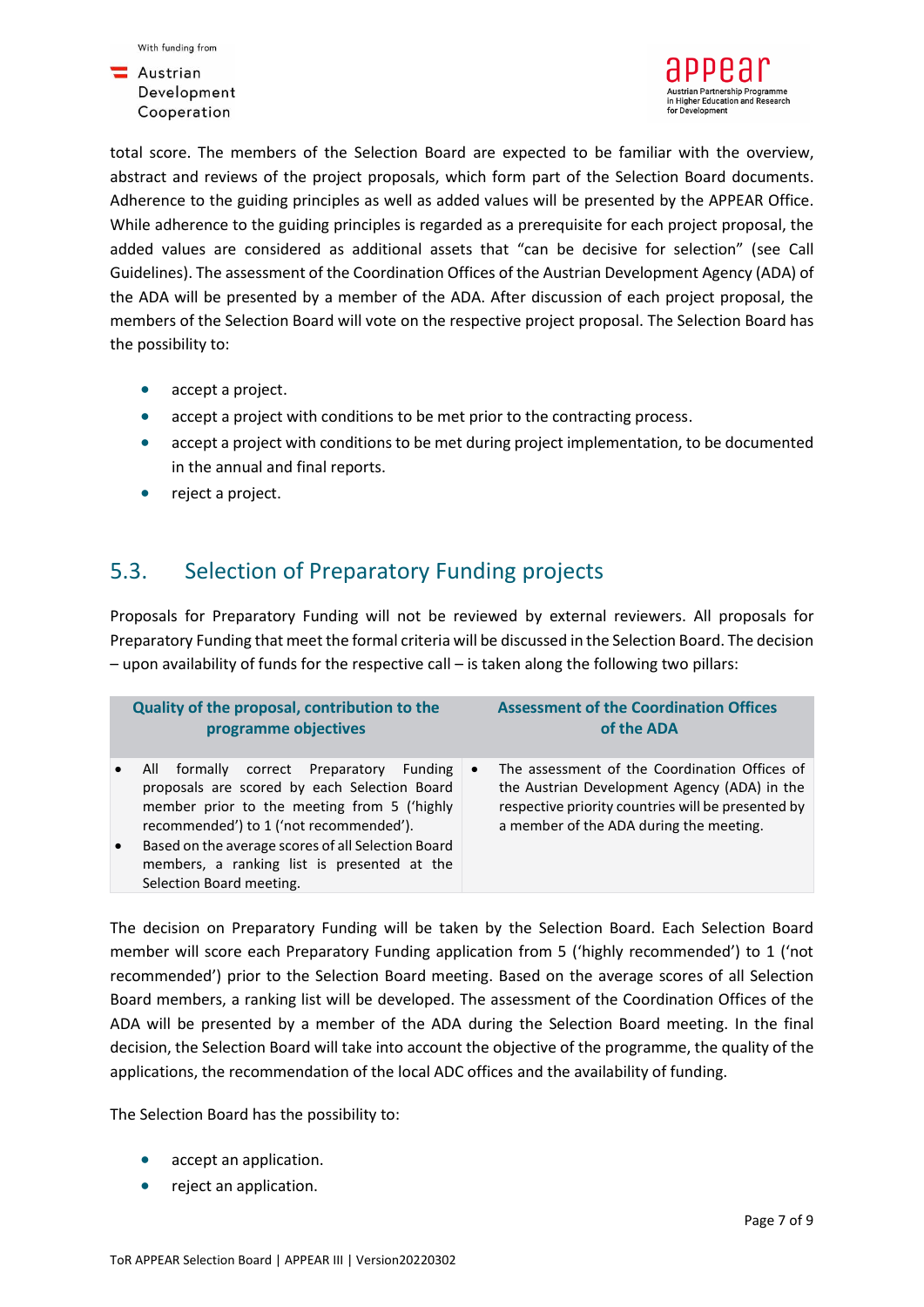

### 5.4. Selection of scholarships

All eligible applications for Individual scholarships will be rated by the APPEAR Office. Furthermore, the respective future scientific supervisors will provide an assessment of the applications. Based on the rating of the APPEAR Office and the assessments of the scientific supervisors, a ranking of the applications will be provided and sent out at least three weeks prior to the Selection Board meeting.

During the meeting the members of the Selection Board are expected to be familiar with the excerpts of scholarship applications as well as the rating by the APPEAR Office and assessments of the scientific supervisors, all of which form part of the Selection Board documents. The Selection Board will vote on the respective scholarship applications, taking into consideration that female applicants are to be prioritised and equal opportunities will be given to students with special needs.

The Selection Board has the possibility to:

- accept an application.
- reject an application.

Embedded scholarships will not be selected by the Selection Board but chosen by the project coordinators of the respective projects. Formal eligibility of the applicants will be checked and confirmed by the APPEAR Office.